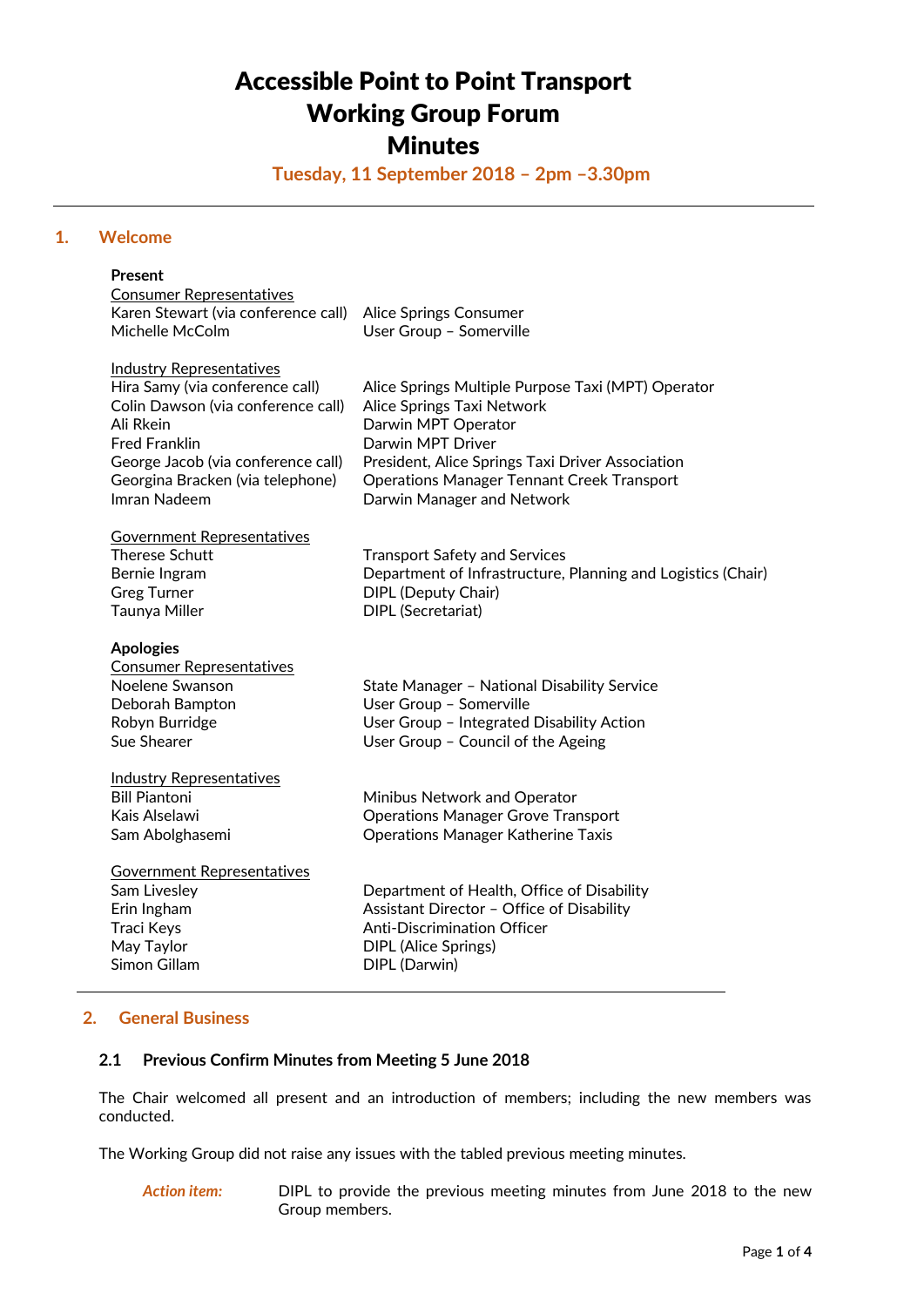# **2.2 Previous Action Items**

The Working Group discussed the action items from the previous meeting, including:

#### Working Group Membership

Representatives from Gove, Katherine, Tennant Creek and Darwin were invited to join the Working Group as agreed upon at the previous meeting.

#### Waiting Times for People in a Wheelchair

The Working Group discussed the waiting time data sheets provided by the Department, comparing the average waiting times for Multiple Purpose Taxis (MPT) and standard taxis in Darwin and Alice Springs for the period between January to March in 2017 and in 2018.

Data for the ASAP wait times (bookings made for immediate pickups) indicates that Darwin passengers receive their taxi earlier than those in Alice Springs. Wait times for MPT taxis are higher than standard taxis.

Data for the pre-booked wait times shows passengers in Darwin receive their service quicker than Alice Springs. Data also shows 2018 wait times have increased from 2017.

The Working Group discussed possible reasons for the higher waiting times for MPT taxis, particularly for Alice Springs, including:

- the meter for wheelchair jobs may not be turned on until after the customer is strapped in which may delay the 'pick up' time on the data,
- drivers in Alice Springs are focused on airport jobs instead of rank jobs in town,
- drivers may purposely ignore wheelchair jobs i.e. by leaving the meter running or by not checking their phones (Alice Springs Taxis sends wheelchair ASAP jobs to their drivers by SMS),
- drivers just do not want to accept wheelchair jobs,
- drivers pick up other jobs on the way to the wheelchair jobs causing the wait times to increase, and
- only certain drivers tend to pick up wheelchair jobs creating an unfair reliance on these drivers.

The Working Group suggested that the network could publish the job numbers for each MPT driver on the Network system against the hours worked to show the percentile of MPT jobs undertaken or that the taxi numbers could be increased in Alice Springs to decrease the waiting times.

The Working Group further discussed the lift incentives, noting that wheelchair users should have the ability to decline the incentive to certain drivers who have not performed well or have not acted in a professional manner to wheelchair users with the Department noting that a review of the Taxi Subsidy Scheme (including lift incentives) will be reviewed.

The Working Group members also noted that the carers of the Transport Subsidy Scheme (TSS) and Lift Incentive Scheme (LIS) members should keep a closer eye on the number of lift incentives and credit balance on the TSS cards and apply to CPV for further incentives or an increase in TSS funds.

It was noted that Tennant Creek does not have TSS members as they do not have an auto electrician certifier to install a Cab fare terminal in the minibus to accept the TSS cards. The Working Group was advised that residents of Tennant Creek could become members of the TSS if eligible and may also use their entitlements when travelling outside the area.

*Action Item:* DIPL to review the numbers of MPTs in Alice Springs to ensure they are sufficient to meet demand – the Group to make recommendations to Government if outcomes suggest an increase in MPT numbers is needed for Alice Springs.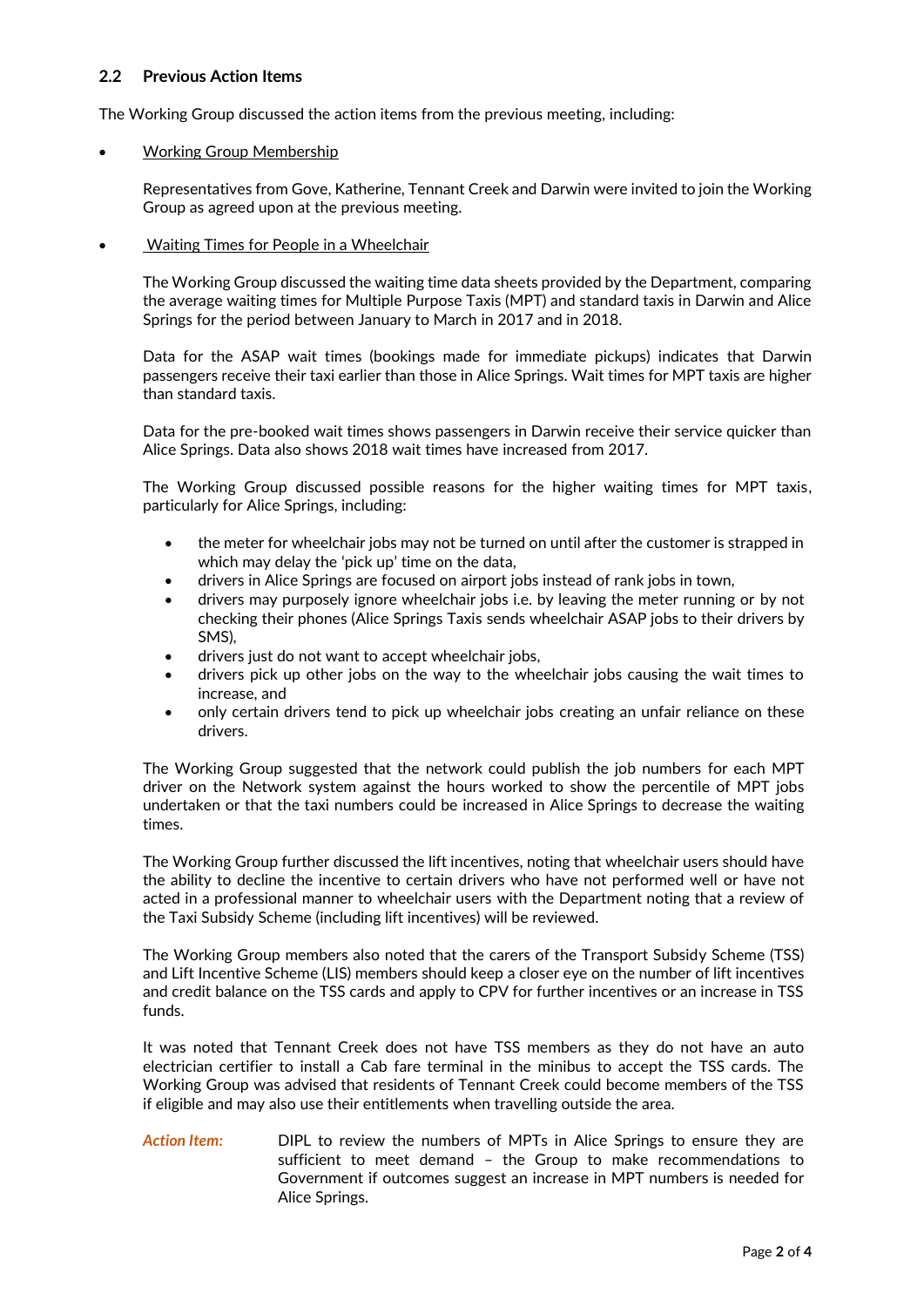| <b>Action item:</b> | DIPL to review the current lift incentive amounts against the current usage<br>and budget.                                               |
|---------------------|------------------------------------------------------------------------------------------------------------------------------------------|
| <b>Action item:</b> | DIPL to explore different approaches to the administration of Lift Incentives,<br>including performance based options.                   |
| <b>Action item:</b> | DIPL to promote Transport Subsidy and Lift Incentives Schemes across the<br>regions to ensure wheelchair users are aware of the schemes. |
| <b>Action item:</b> | DIPL to make enquiries regarding Cab Charge mobile devices for potential use<br>in Tennant Creek.                                        |

#### Terms of Reference

The Working Group was advised that the Director of Commercial Passenger (Road) Transport approved the updated Terms of Reference to remove the word 'Services' from the title.

#### MPT Plugs

The Working Group was advised that the Department had commenced a review of taximeter specifications, explaining how MPT Plugs can be used for data and information collection, which could assist networks with determining what rates the taximeter is on in real time; the location of the taxi; and if a taxi is attempting to avoid wheelchair jobs through meter 'flashing' and leaving the meter on.

#### Customer Service Issues

The Working Group was advised that the Department had contacted Networks in the Northern Territory for feedback on driver training. The network feedback generally indicated that driver standards have fallen in recent times due to operators having the ability to sign-off new entrants to the industry even though training and assessment is being delivered by the networks through accredited persons.

The Working Group noted that there may be a shortage of drivers in Alice Springs and enforcing stricter standards may lead drivers to move to another network.

The Group stressed that the onus should also be on the operator to train the drivers on how to operate their MPT vehicle.

The Group discussed the possibility to include different training requirements for MPT drivers to be included in the 2020 commercial passenger vehicle industry review, including disability specific training. The review should consider the previous national training regime and training in remote regions.

| Action item: | DIPL to clarify the obligations for MPT operators to provide clear instruction |
|--------------|--------------------------------------------------------------------------------|
|              | to each of their drivers to ensure they are aware of how to locate and operate |
|              | in-vehicle restraint systems.                                                  |

*Action item:* DIPL to contact operators to remind them of their obligations to provide sufficient training to new drivers.

# MPT Data

The MPT data sheet provided to the Working Group analyses the previous 6 months of MPT and Wheelchair Accessible Minibus (WAM) job data received from operators and networks in the Darwin region and shows that the MPT wheelchair jobs are higher than the WAM wheelchair jobs which could be due to the community's preference to use MPT taxis instead of WAM.

The Group briefly discussed options to develop minimum MPT job quotas and enforcement actions on low performing MPT vehicles however due to time restrictions this matter will be further discussed at the next meeting.